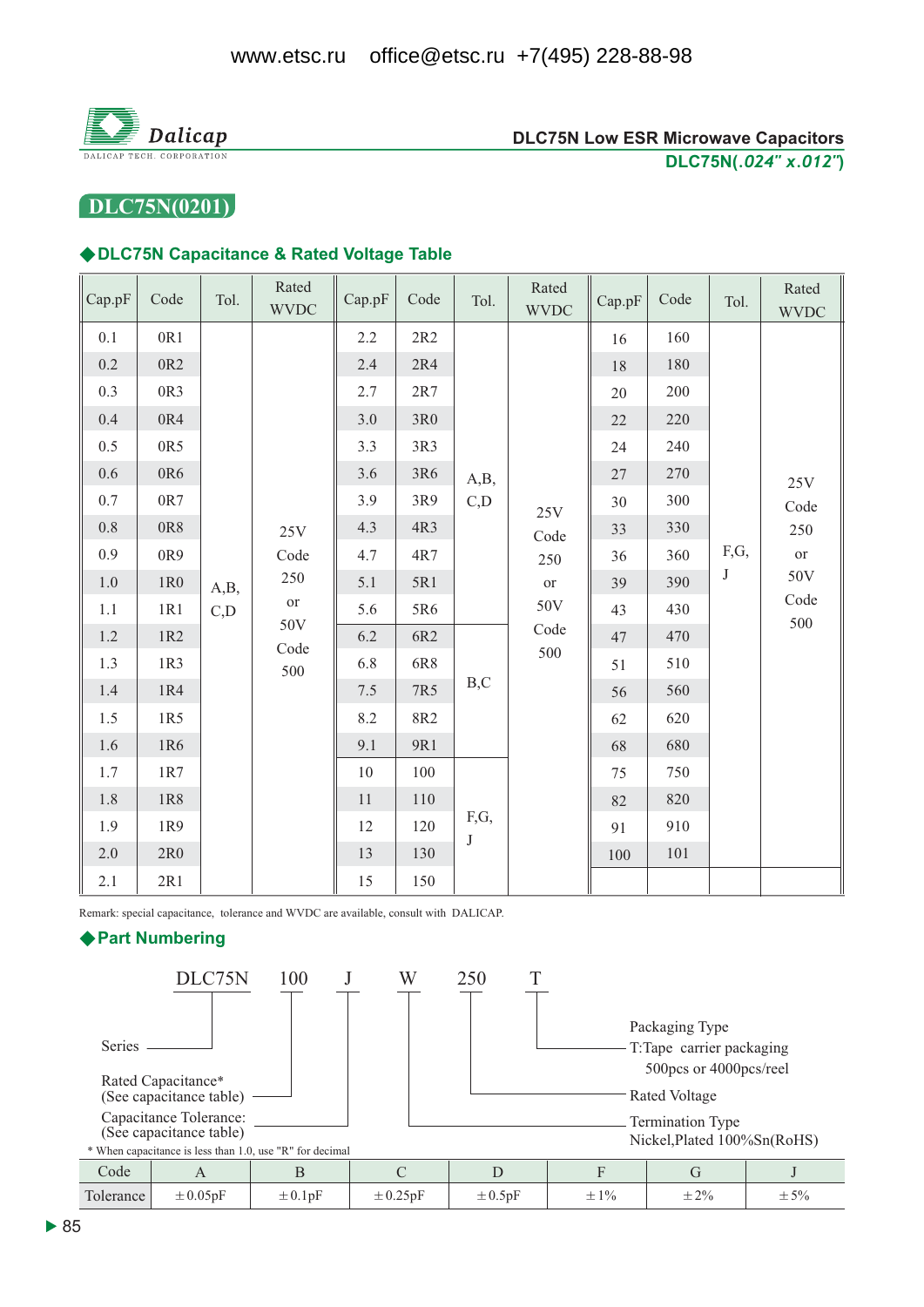

## ◆ DLC75N Chip Dimensions

unit:inch(millimeter)

|        | Term.<br>Code |                 |                                      |                                      |                                      |                       |                    |  |
|--------|---------------|-----------------|--------------------------------------|--------------------------------------|--------------------------------------|-----------------------|--------------------|--|
| Series |               | Type / Outlines | Length                               | Width                                | Thickness                            | Overlap               | Plated<br>Material |  |
|        |               |                 | (Lc)                                 | $(W_c)$                              | (Tc)                                 | (B)                   |                    |  |
| DLC75N | W             | Tc<br>Chip      | $.024 \pm .001$<br>$(0.60 \pm 0.03)$ | $.012 \pm .001$<br>$(0.30 \pm 0.03)$ | $.012 \pm .001$<br>$(0.30 \pm 0.03)$ | .008<br>(0.20)<br>max | Sn/Ni<br>(RoHS)    |  |

## ◆ Design Kits

These capacitors are 100% RoHS. Kits contain 10(ten) pieces per value; number of values per kit varies, depending on case size and capacitance.

| Kit        | Description<br>(pF) | Values $(pF)$                                                             | Tolerance    |
|------------|---------------------|---------------------------------------------------------------------------|--------------|
| DKDLC75N01 | $0.1 - 2.0$         | $0.1, 0.2, 0.3, 0.5, 0.7, 0.8, 0.9, 1.0, 1.3, 1.5, 1.7, 1.9, 2.0$         | $\pm 0.10pF$ |
| DKDLC75N02 | $1.0 - 10$          | 1.0, 1.3, 1.5, 1.7, 1.9, 2.0, 2.2, 2.7, 3.0, 3.9, 4.7, 5.6, 6.8, 7.5, 8.2 | $\pm 0.10pF$ |
|            |                     | 10                                                                        | $\pm$ 5%     |
| DKDLC75N03 | $10 - 33$           | 10, 12, 13, 15, 16, 18, 20, 22, 24, 27, 30, 33                            | $\pm$ 5%     |

## **◆ Performance**

| <b>Item</b>                           | Specifications                                                                     |  |  |
|---------------------------------------|------------------------------------------------------------------------------------|--|--|
| Quality Factor (Q)                    | $2.000$ min.                                                                       |  |  |
|                                       | 10 <sup>5</sup> Megohms min. @ +25 <sup>°</sup> C at rated WVDC.                   |  |  |
| Insulation Resistance (IR)            | 10 <sup>4</sup> Megohms min. $(\hat{\omega}) + 125^{\circ}\text{C}$ at rated WVDC. |  |  |
| Rated Voltage                         | 25V                                                                                |  |  |
| Dielectric Withstanding Voltage (DWV) | 250% of rated voltage for 5 seconds.                                               |  |  |
| <b>Operating Temperature Range</b>    | $-55^{\circ}$ C to $+175^{\circ}$ C                                                |  |  |
| Temperature Coefficient (TC)          | $0 \pm 30$ ppm/°C                                                                  |  |  |
| Capacitance Drift                     | $\pm$ 0.02% or $\pm$ 0.02pF, whichever is greater.                                 |  |  |
| Piezoelectric Effects                 | None                                                                               |  |  |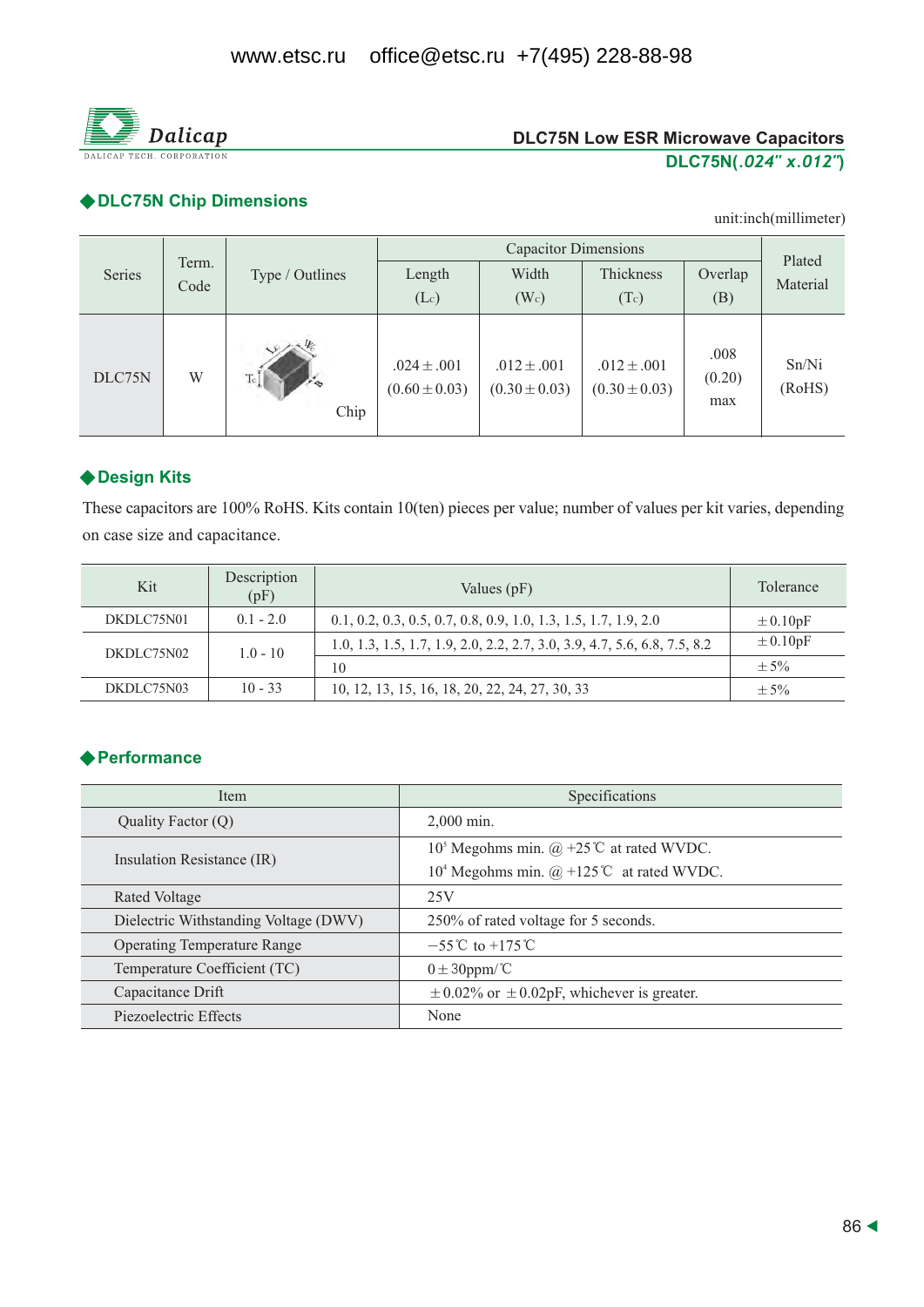

# ◆ Environmental Tests

| Item                             | Specifications                                | Method                                                                                 |  |  |  |
|----------------------------------|-----------------------------------------------|----------------------------------------------------------------------------------------|--|--|--|
| Terminal                         | Termination should not pull off.              | Linear pull force exerted on axial leads soldered to                                   |  |  |  |
| Adhesion                         | Ceramic should remain undamaged.              | each terminal. 2.0lbs.                                                                 |  |  |  |
| Resistance<br>to soldering heat  | No mechanical damage                          |                                                                                        |  |  |  |
|                                  | Capacitance change: $-1.0\% \sim +2.0\%$      | Preheat device to 150°C-180°C for 60 sec.                                              |  |  |  |
|                                  | Q > 500                                       | Dip in $260^{\circ} \pm 5^{\circ}$ C solder for $10 \pm 1$ sec.                        |  |  |  |
|                                  | I.R. $>10$ G Ohms                             | Measure after $24\pm 2$ hours cooling period.                                          |  |  |  |
|                                  | Breakdown voltage: 2.5 x WVDC                 |                                                                                        |  |  |  |
|                                  | No mechanical damage                          | MIL-STD-202, Method 107, Condition A.                                                  |  |  |  |
|                                  | Capacitance change: $\pm 0.5\%$ or 0.5pF max  | At the maximum rated temperature $(-55^{\circ}$ C and $125^{\circ}$ C)                 |  |  |  |
| Thermal<br>Shock                 | Q > 2000                                      | stay 30 minutes.                                                                       |  |  |  |
|                                  | I.R. $>10$ G Ohms                             | The time of removing shall not be more than 3 minutes.                                 |  |  |  |
|                                  | Breakdown voltage: 2.5 x WVDC                 | Perform the five cycles.                                                               |  |  |  |
|                                  | No mechanical damage                          |                                                                                        |  |  |  |
|                                  | Capacitance change: $\pm 0.5\%$ or 0.5pF max. | MIL-STD-202, Method 106.                                                               |  |  |  |
| Humidity,<br><b>Steady State</b> | Q > 300                                       |                                                                                        |  |  |  |
|                                  | I.R. $>1$ G Ohms                              |                                                                                        |  |  |  |
|                                  | Breakdown voltage: 2.5 x WVDC                 |                                                                                        |  |  |  |
|                                  | No mechanical damage                          |                                                                                        |  |  |  |
|                                  | Capacitance change: $\pm 0.3\%$ or 0.3pF max. | MIL-STD-202, Method 103, Condition A, with 1.5 Volts                                   |  |  |  |
| Low Voltage<br>Humidity          | Q > 300                                       | D.C. applied while subjected to an environment of 85°C                                 |  |  |  |
|                                  | I.R. $>1$ G Ohms                              | with 85% relative humidity for 240 hours minimum.                                      |  |  |  |
|                                  | Breakdown voltage: 2.5 x WVDC                 |                                                                                        |  |  |  |
| Life                             | No mechanical damage                          | MIL-STD-202, Method 108, for 1000 hours, at 125°C.<br>200% Rated voltage D.C. applied. |  |  |  |
|                                  | Capacitance change: $\pm 2.0\%$ or 0.5pF max. |                                                                                        |  |  |  |
|                                  | Q > 500                                       |                                                                                        |  |  |  |
|                                  | I.R. $>1$ G Ohms                              |                                                                                        |  |  |  |
|                                  | Breakdown voltage: 2.5 x WVDC                 |                                                                                        |  |  |  |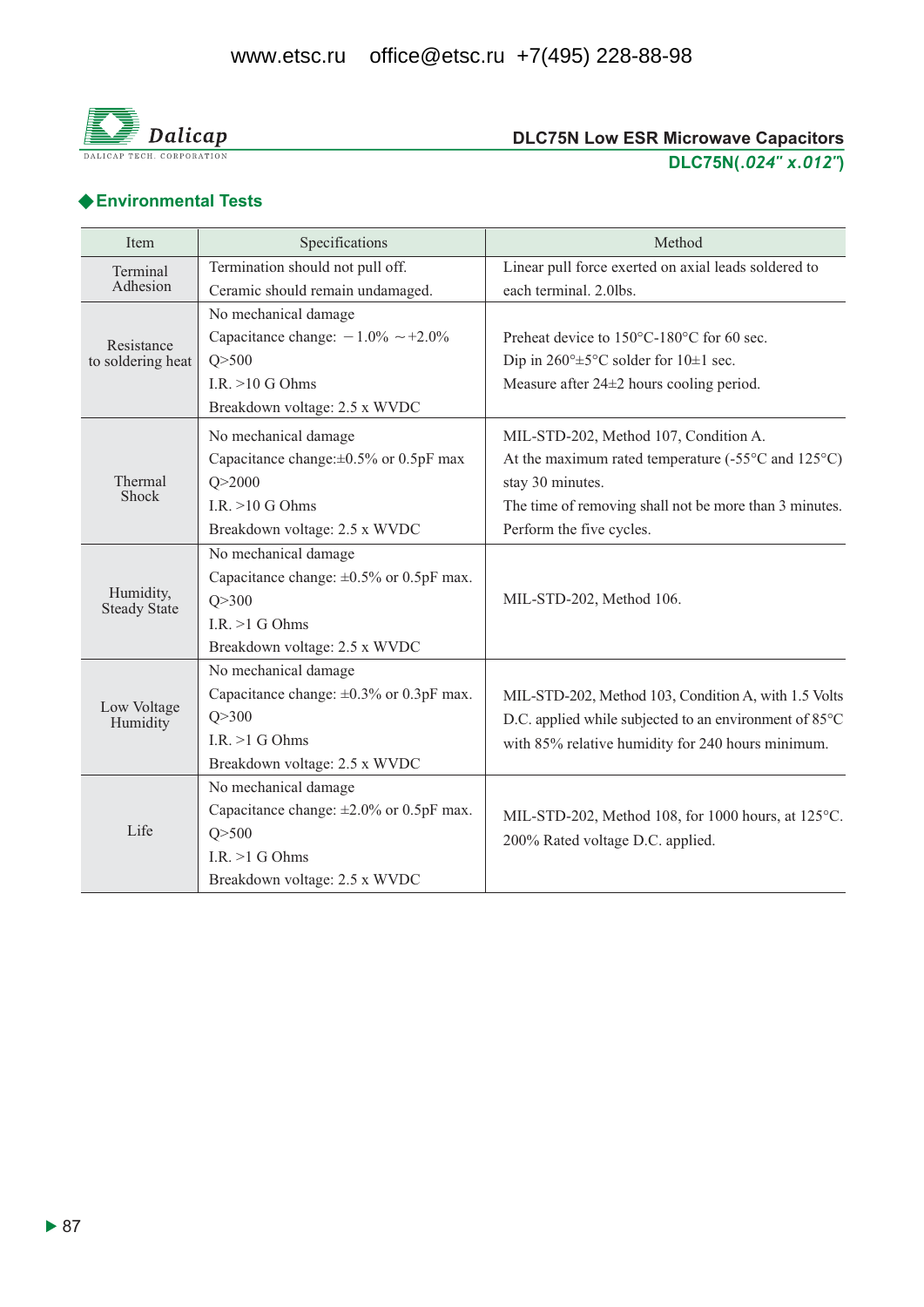

## ◆ DLC75N Performance Curve





The First Parallel Resonance, FPR, is defined as the lowest frequency at which a suckout or notch appears in [S21]. It is generally independent of substrate thickness or dielectric constant, but does depend on capacitor orientation. A horizontal orientation means the electrode planes are parallel to the substrate.